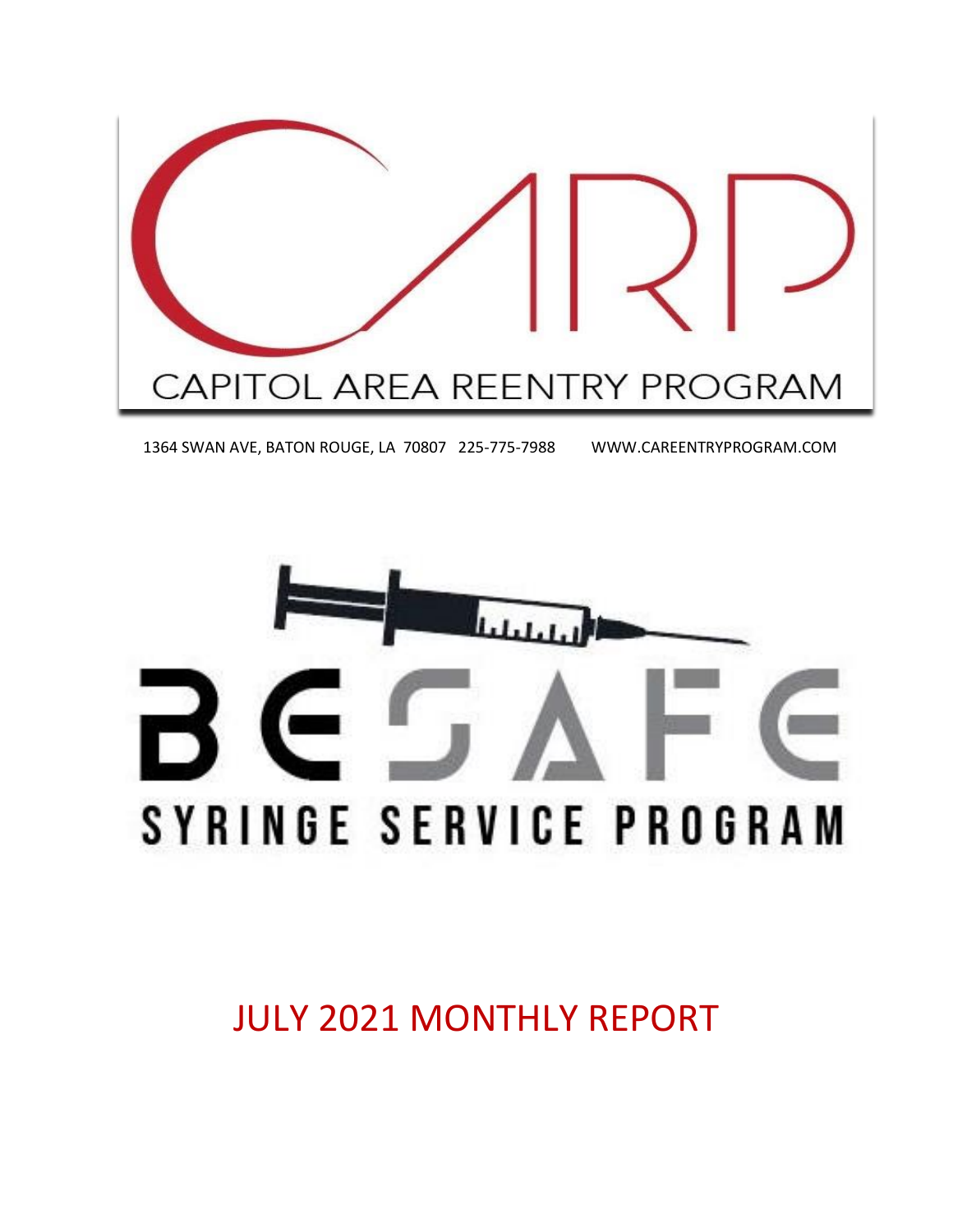### JULY 2021











| le Unit:         | 0 |
|------------------|---|
|                  |   |
|                  |   |
|                  |   |
|                  |   |
| <b>AGE RANGE</b> |   |
|                  |   |







| Male:   | 486 | $18-35:$   | 397 | White:    | 790            |
|---------|-----|------------|-----|-----------|----------------|
| Female: | 460 | $36 - 60:$ | 520 | Black:    | 137            |
|         |     | $61+$ :    | 29  | Asian:    | $\overline{4}$ |
|         |     |            |     | Hispanic: | 15             |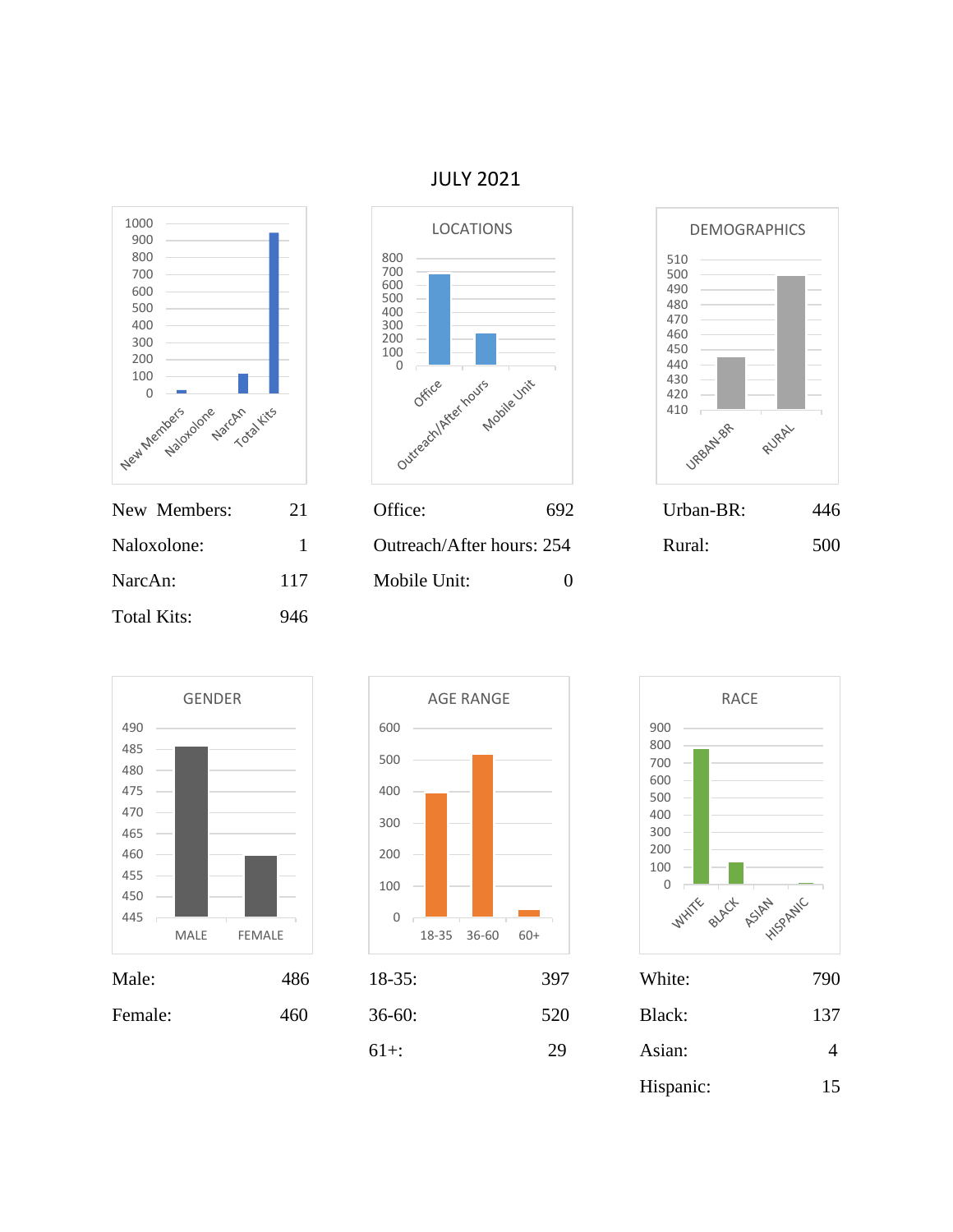#### **\*Charts Shows Program Members**

#### **Program Members**

**Total | 946** Males | 486 Female | 460 Black | 137 White | 790 Hispanic | 15 Asian | 4 Ages 18-35 | 397 Ages 36-60 | 520 Ages 61 and Over | 29

## **Geographical Area**

Urban & Suburban | 446 Rural | 500

#### Breakdown by City:

| Abbeville-2       | Addis-9       | Alfords-    | Aline-1         |
|-------------------|---------------|-------------|-----------------|
| Baker-49          | Bayou Goula-2 | Beuche-     | Baton Rouge-449 |
| Brusly-           | Central-20    | Clinton-9   | Covington-1     |
| Denham Springs-90 | Erwinville-1  | Ethel-1     | Ferriday-1      |
| Geismar-2         | Glynn-        | Gonzales-37 | Hammond-3       |
| Hester-           | Holden-8      | Iberia-     | Jackson-2       |
| Jarreau-3         | Kentwood-     | Killian-    | Lafayette-5     |
| Lake Charles-6    | Lakeland-3    | LaPlace-7   | Livingston-15   |
| Livonia-4         | Mandeville-1  | Maurepas-   | Monroe-         |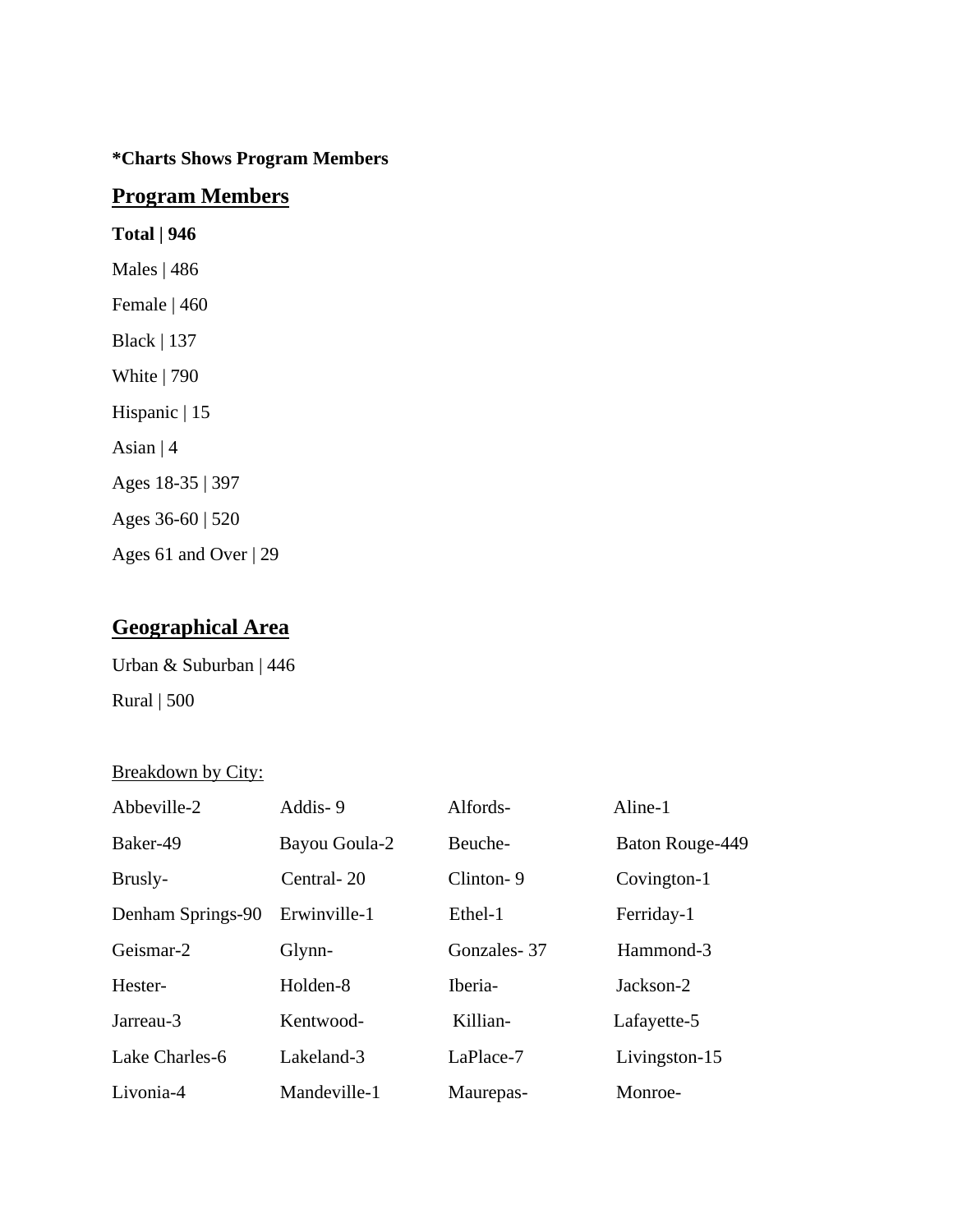| Natchez-1     | New Orleans-          | New Roads-    | Norwood-2     |
|---------------|-----------------------|---------------|---------------|
| $Oscar-1$     | Pine Grove-2          | Plaquemine-23 | Ponchatoula-  |
| Port Allen-18 | Prairieville-22       | Pride-1       | Ramah-1       |
| Rosedale-     | Slaughter-7           | Sorrento-     | Springfield-2 |
| St Amant-18   | St Francesville-1     | St Gabriel-6  | Tickfaw-2     |
| Torbert-2     | Varnado-1             | Ventress-4    | Walker-31     |
| Watson-24     | <b>White Castle-1</b> | Zachary-54    | Arkansas-1    |
| Illinois-     | Michigan-             | Mississippi-  | Ohio-5        |

#### Baton Rouge by Zip Codes:

| 70801-1  | 70802-21 | 70803-   | 70804-   |
|----------|----------|----------|----------|
| 70805-70 | 70806-32 | 70807-20 | 70808-12 |
| 70809-48 | 70810-33 | 70811-12 | 70812-9  |
| 70813-   | 70814-12 | 70815-37 | 70816-49 |
| 70817-32 | 70818-33 | 70819-5  | 70820-15 |
| 70822-   | 70826-   | 70837-   | 70874-   |
| 70891-   | 70893-2  |          |          |

## **\*New Members**

Total |21

## **Kits Distributed**

| Office $ $ | 662 |
|------------|-----|
|------------|-----|

Field | 254 Mobile Unit | 0

## **Narcan Distributed**

Nasal | 117 Injectable | 1